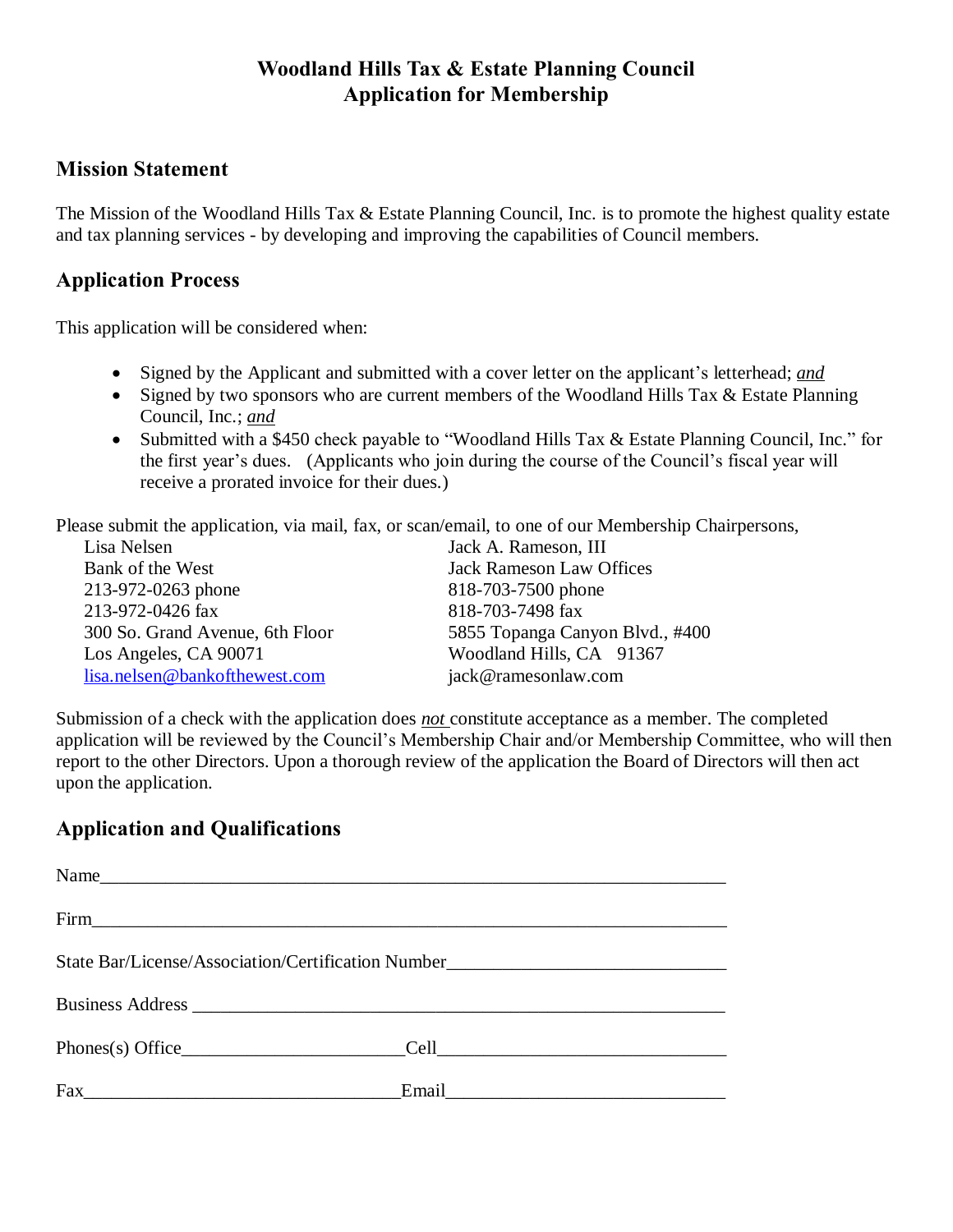In addition to the other membership requirements, the Applicant must have a professional interest in estate and or tax planning and be a member in good standing of one of the following groups:

- Attorney
- Certified Public Accountant and or Enrolled Agent
- Certificated Financial Planner
- Trust Officer
- Chartered Life Underwriter
- Chartered Financial Consultant
- Special Interest Member [a director, officer, manager or its equivalent of a business or organization that performs estate related services such as (a) trust and estate administration. (b) wealth management, or (c) planned giving]
- 1. The membership category, which most accurately matches my area of practice, is: (*check one)*
	- \_\_ Attorney at Law
	- \_\_ Certified Public Accountant/Enrolled Agent
	- \_\_ Certified Financial Planner
	- \_\_ Trust Officer
	- \_\_ Chartered Life Underwriter
	- \_\_ Chartered Financial Consultant
	- \_\_ Financial Advisor
	- \_\_ Estate Planning Specialist
	- \_\_ Accredited Estate Planner
	- \_\_ Other *(describe*)
- 2. I hold at least one of the following certifications or degrees: *(circle all that apply)*

JD CPA EA CFP CTFA CLU ChFC Other\_\_\_\_\_\_\_\_\_\_\_\_\_

3. My primary business location is in the following: *(circle one)*

San Fernando Valley Los Angeles County Ventura County

- 4. How long have you been working in your current discipline? \_\_\_\_\_\_\_\_\_\_\_\_\_ years
- 5. Tell us about your estate planning experience:
	- a. When did you begin working in estate planning? \_\_\_\_\_\_\_\_\_\_\_\_\_\_\_\_\_\_\_\_\_\_\_\_\_\_\_\_\_\_

b. Have you worked continuously in estate planning since that time?

c. If not, please explain  $\Box$ 

d. What percentage of your professional time is spent in estate planning?\_\_\_\_\_\_%

\_\_\_\_\_\_\_\_\_\_\_\_\_\_\_\_\_\_\_\_\_\_\_\_\_\_\_\_\_\_\_\_\_\_\_\_\_\_\_\_\_\_\_\_\_\_\_\_\_\_\_\_\_\_\_\_\_\_\_\_\_\_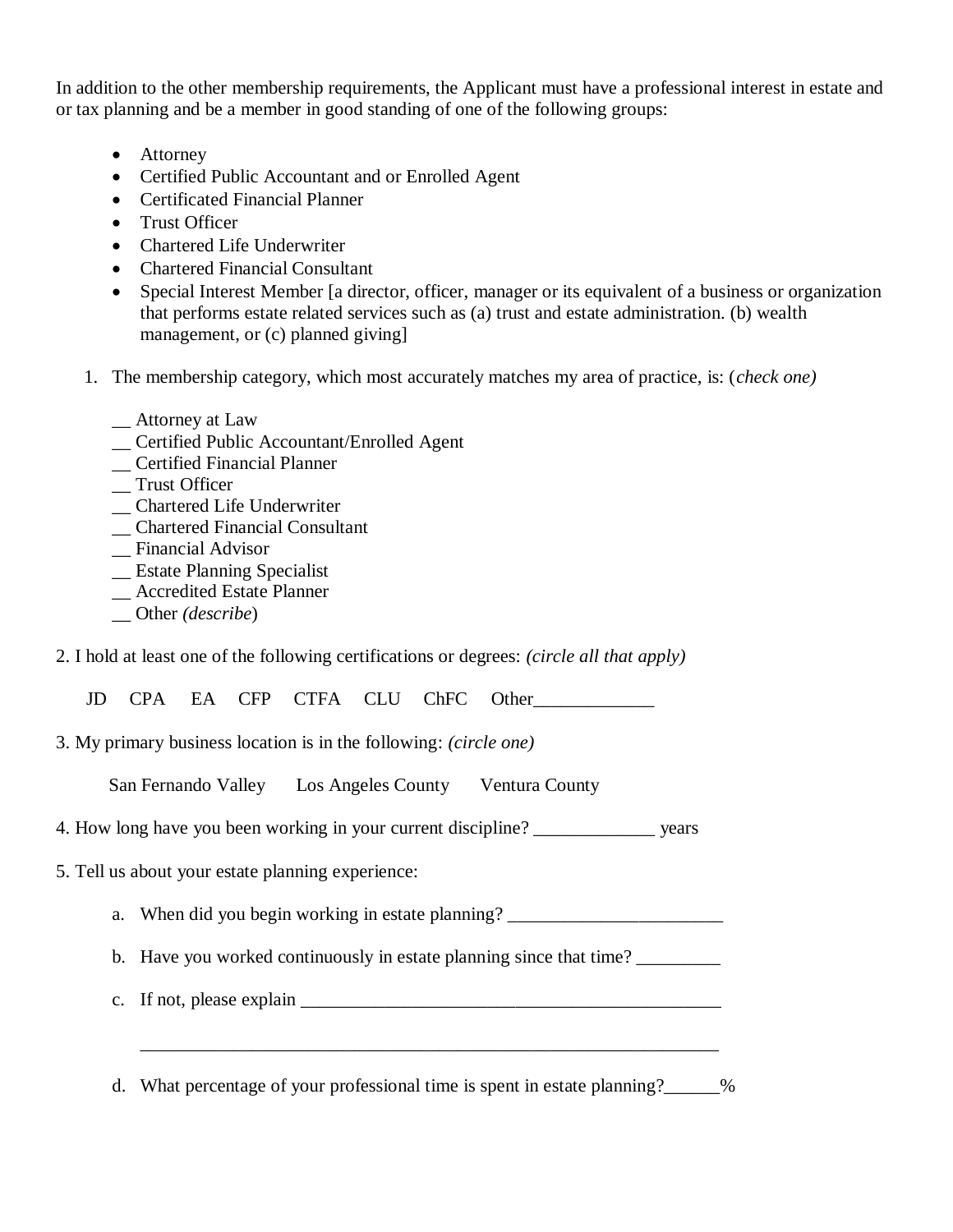| 6. Describe your experience in the estate planning field and explain why this experience<br>qualifies you for membership in this organization.                                    |  |  |
|-----------------------------------------------------------------------------------------------------------------------------------------------------------------------------------|--|--|
|                                                                                                                                                                                   |  |  |
|                                                                                                                                                                                   |  |  |
|                                                                                                                                                                                   |  |  |
|                                                                                                                                                                                   |  |  |
| 7. Describe your purpose(s) for joining the Woodland Hills Tax & Estate Planning Council, Inc<br>,我们也不会有什么。""我们的人,我们也不会有什么?""我们的人,我们也不会有什么?""我们的人,我们也不会有什么?""我们的人,我们也不会有什么?""我们的人 |  |  |
|                                                                                                                                                                                   |  |  |
|                                                                                                                                                                                   |  |  |
|                                                                                                                                                                                   |  |  |
| 8. Education (degree, school, year)                                                                                                                                               |  |  |
|                                                                                                                                                                                   |  |  |
|                                                                                                                                                                                   |  |  |
| 9. In addition to your sponsors, please list any other references you would like to provide.                                                                                      |  |  |
|                                                                                                                                                                                   |  |  |
|                                                                                                                                                                                   |  |  |
| 10. Please provide any other information that you think would be helpful as we evaluate your application.                                                                         |  |  |
|                                                                                                                                                                                   |  |  |
|                                                                                                                                                                                   |  |  |
|                                                                                                                                                                                   |  |  |
|                                                                                                                                                                                   |  |  |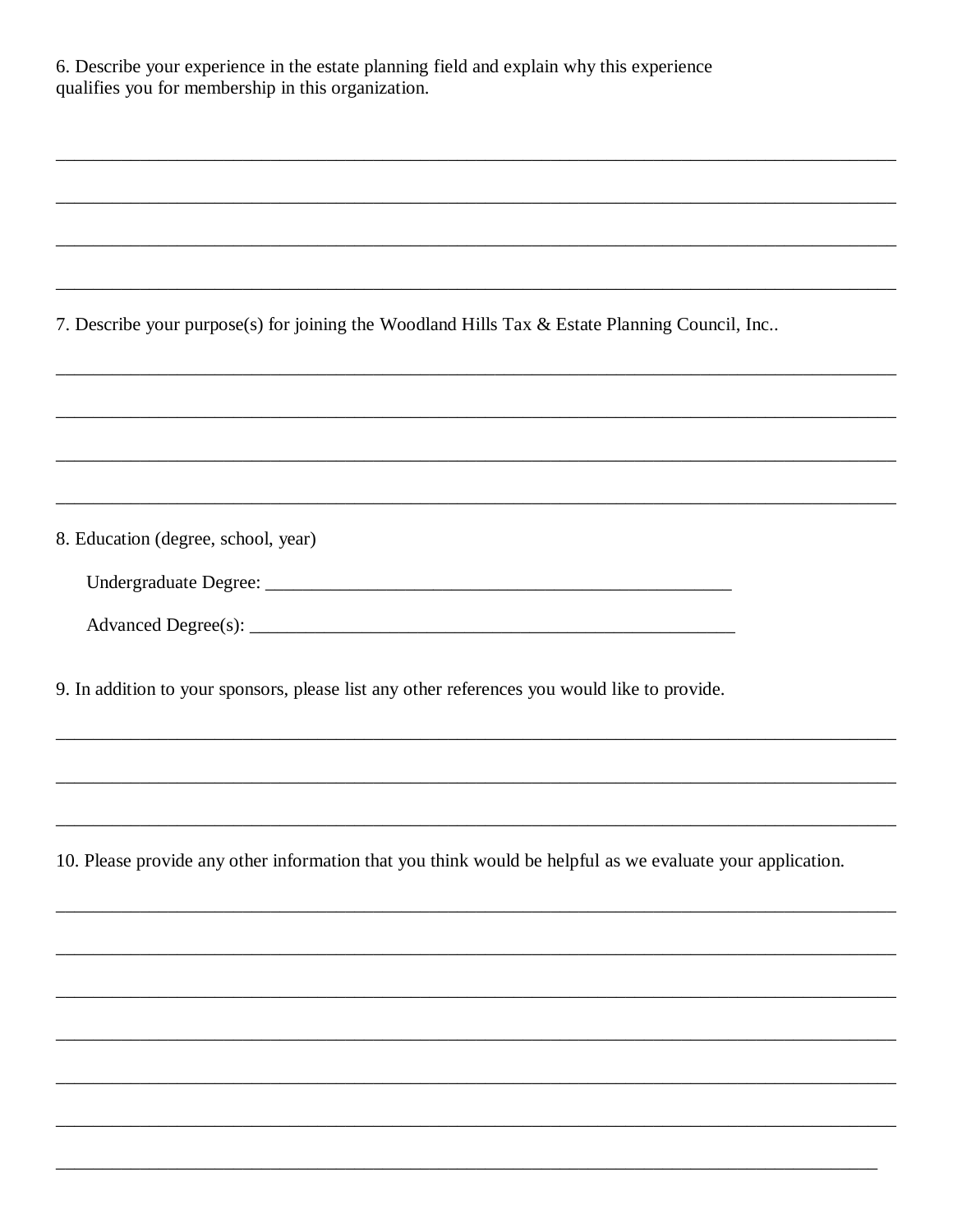### **Signature & Attestation**

I hereby apply for membership in the Woodland Hills Tax & Estate Planning Council, Inc..

I attest that the information I have provided in this application (including any supporting documents and other information) is true and correct. I understand that providing false or misleading information is grounds for immediate termination of membership.

I consent to the Woodland Hills Tax & Estate Planning Council, Inc. investigating my background, including but not limited to, verifying the information I have provided in this application.

I will not use my membership in any form of advertisement or for solicitation of business. I understand that the Woodland Hills Tax & Estate Planning Council, Inc. Membership roster is confidential and restricted in its usage (with certain exceptions expressly authorized by the Board of Directors).

I understand that my continued membership will depend upon my regular attendance at official meetings (usually held monthly) of the Woodland Hills Tax & Estate Planning Council, Inc..

I recognize that the Woodland Hills Tax & Estate Planning Council, Inc. has the right to deny membership to any Applicant, without explanation.

\_\_\_\_\_\_\_\_\_\_\_\_\_\_\_\_\_\_\_\_\_\_\_\_\_\_\_\_\_\_\_\_\_\_\_\_\_\_\_\_\_\_\_\_\_\_\_\_ \_\_\_\_\_\_\_\_\_\_\_\_\_\_\_\_\_\_\_\_\_

Applicant's Signature Date